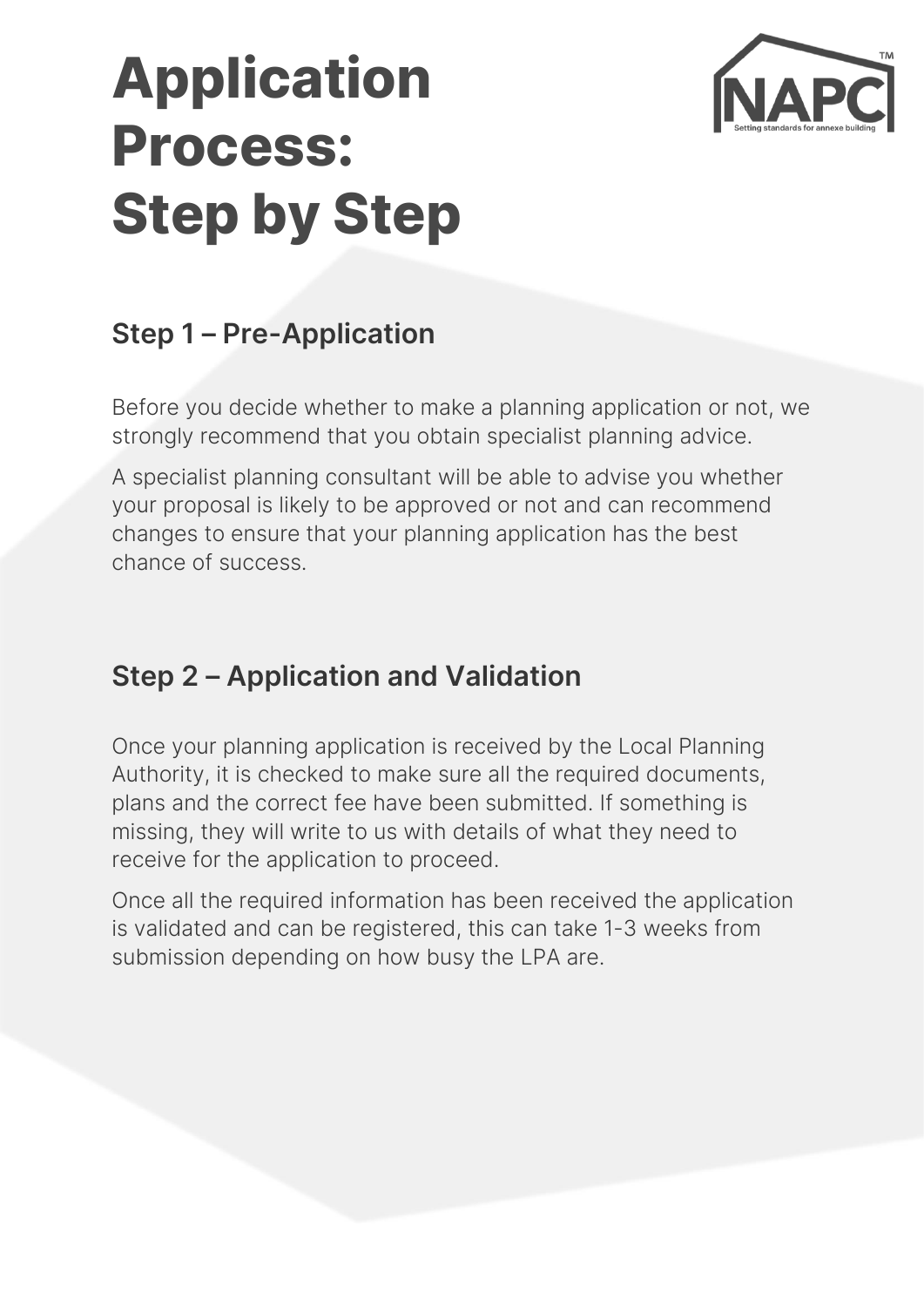## **Step 3 - Consultation and Publicity**

Details of your application will be published (in the form of letters, planning lists, adverts in the local press and online) to make the local community aware of your proposals.

Anyone wishing to make a comment on an application has 21 days from the date of publication to do so, though comments may be accepted after this time.

Consultation will also take place with the statutory agencies (such as English Heritage, the Environment Agency, Parish Council), utility companies and other council departments.

#### **Step 4 - Site visit**

If a site visit is required, the planning officer will go out to the site and make an inspection. Where relevant, the planning officer will also gather any site-specific information such as photographs.

## **Step 5 - Consideration of your Application**

Your application will be considered against existing and emerging council policies and any past decisions relating to the site or other similar applications.

Checks will also be carried out to ensure the application meets the councils standards for things such as parking, day lighting and overlooking.

The planning officer may also contact you if more information or amendments to the application are recommended.